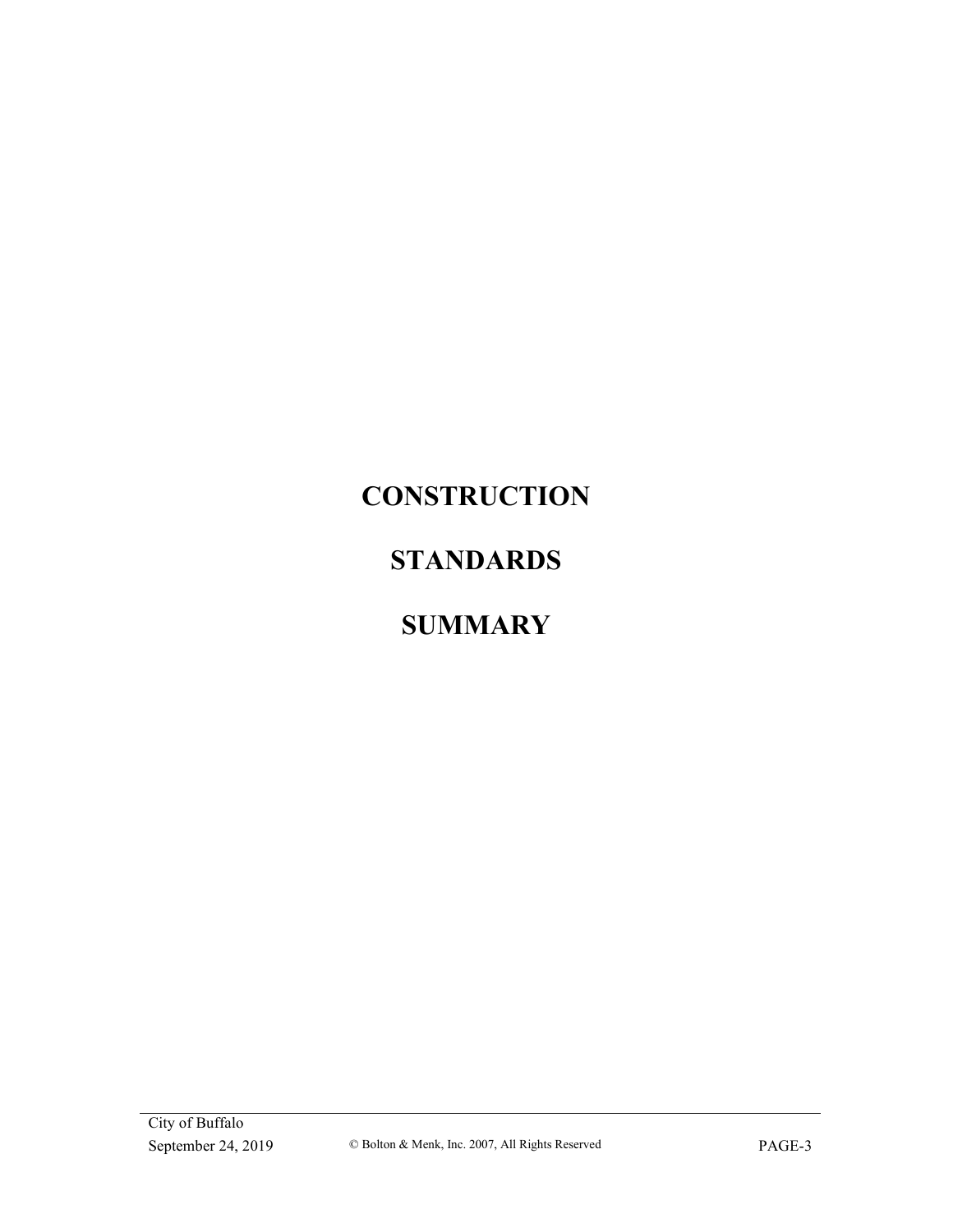## **CITY OF BUFFALO STANDARDS**

#### **SUMMARY**

#### **SANITARY SEWER**

- Provide full depth to plat line or beyond for future. Set manhole at plat line.
- SDR 35 for depths of 20 feet or less. SDR 26 for all depths over 20 feet deep. All service pipe shall be SDR 26.
- Precast manholes with integral base. Manhole shall NOT include steps.
- Casting Neenah® R-1642-B with self-sealing lid, labeled "sanitary sewer" with 2 concealed pickholes 180 degrees apart.
- Avoid green space crossings. Where specifically approved by the City Engineer, green space crossings shall begin and end in roadways unless otherwise approved. Avoid locating manholes in green space.
- Maximum distance between manholes shall be 400 LF unless otherwise approved.
- Services shall be stubbed to 10 LF beyond the R.O.W. line.
- Depth at end of service line shall be a minimum of 11 feet with riser to curb stop elevation.
- Place a 2" x 2" marker with steel rod within 6" of the ground surface at the ends of all services.
- A manhole shall be set at the end of each line. Having a manhole at the end of two lines flowing in opposite directions will not be allowed.
- Tracer wire consisting of #12 AWG solid copper or copper clad steel (CCS) with 30 mil high density polyethylene (HDPE) Green insulating jacket with a minimum 450 lb. tensile break load shall be installed along all services. Connectors shall be DryConn connectors manufactured by King Innovation twist on connectors filled with silicone waterproofing sealant suitable for direct bury applications, or approved equal. A tracer wire access box shall be placed at the end of all services.
- All new sanitary sewer mains shall be jetted, vacuumed, and televised prior to acceptance by the City. City shall be provided with 2 copies of televising DVDs.

#### **WATERMAIN**

- Standard material shall be 8" PVC C-900. Larger watermains may be required to meet pressure and flow requirements.
- For horizontal directional drilling applications, standard watermain material shall be HDPE DR 11 DIPS (Ductile Iron Pipe Size) or Fusible PVC C-900.
- Fire Hydrants
	- o Waterous® WB 67-250, Traffic Rated, Contemporary Style, Red
	- o Grade 316 Stainless Steel Bolts
	- o Left (C.C.W.) to Open
	- o 1 ½" Pentagon Non-Weathershield Operating Nut
	- o Rocker Lug style nozzle caps with chains
	- $\circ$  2 Hose Connections 2 ½" NST
	- o 1 Pumper Connection  $-4\frac{1}{2}$ " NST
	- o 16" break off section
	- o 8'6" bury depth typical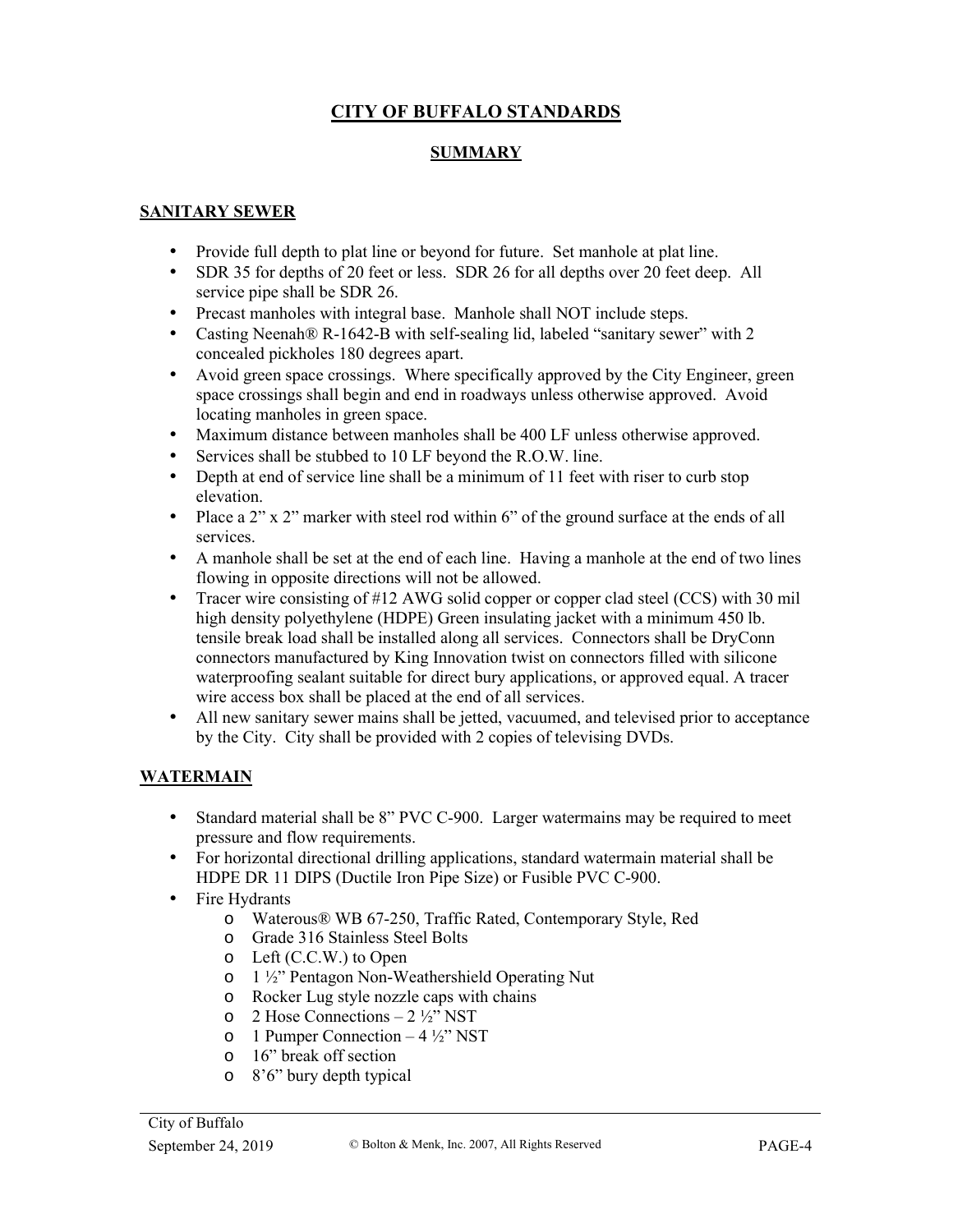- o 6" MJ Base Connection
- o UL Listed The hydrant lead shall contain a 6" gate valve. Color and threads shall match City of Buffalo Standards. Two (2) Hydrafinder fiberglass red/white hydrant markers manufactured by Radon shall be included, forward extra marker to City Chief Water Operator.
- Watermain shall have 8' of cover, standard.
- Services shall be 1" PE pipe conforming to Grade PE-3408 or PE-4710 rated for 200 PSI working pressure, SDR-9. Pipe shall conform to ASTM D-1248 & D-2737 for Copper Tube Size, outside diameter controlled. Connections shall be compression type with type 304 stainless steel stiffeners at all connections.
- No services shall be located within driveways. No curb stops shall be located within any paved areas including driveways or sidewalks.
- Water service appurtenances shall be A.Y. McDonald®
	- o Curb Box =  $5614TW$  (Tracer Wire Lid) with 60" stainless steel rod and stainless steel cotter pin
	- o Curb Stop =  $76104Q$
	- o Corporation stop = 74701BQ
	- $\circ$  Tapping Saddle = Smith-Blair 372
- Curb stop box shall be set at 9' beyond the R.O.W. line and marked with a steel fence post with a blue painted top.
- For commercial properties requiring a fire suppression service, a separate domestic water service line shall be installed off of the fire suppression line outside of the building. A curb stop shall be installed on the domestic water service line outside of the building and shall be accessible to the City of Buffalo at all times.
- Mega Lugs® and/or stainless steel rods are required for tying watermains.
- Valves shall be set as to provide isolation to each 15-20 lots. When tying into existing main begin with a valve, unless within multi-phased project.
- All nuts and bolts on valves shall be 316 stainless steel.
- Plan for and provide for complete flushing of all new watermain. No dead ends without a hydrant or temporary flushing capabilities.
- Avoid green space crossings. Where specifically approved by the City Engineer, green space crossings shall have valves in roadway at each end. Also plan green space crossings so as to avoid bends or mechanical joints in green space.
- Plan for 400 LF centerline measured spacing on hydrants. Set hydrants on R.O.W. or property lines and at intersections. No hydrant valves shall be placed in sidewalk.
- All valve boxes shall be set so as to provide 6" of elevation adjustment each way.
- Tracer wire consisting of #12 AWG solid copper or copper clad steel (CCS) with 30 mil high density polyethylene (HDPE) Blue insulating jacket with a minimum 450 lb. tensile break load shall be installed along all services and along all mains. Connectors shall be DryConn connectors manufactured by King Innovation twist on connectors filled with silicone waterproofing sealant suitable for direct bury applications, or approved equal. A tracer wire access box shall be placed at the end of all services. Tracer wires shall be brought up at all hydrants and on the outside of all valves.
- Hydrants installed below water table shall have factory plugged drain holes and shall be furnished with a blue pumper nozzle.
- All valve box assemblies shall be furnished with a valve umbrella anchorage assembly as manufactured by Adaptor, Inc., or equivalent.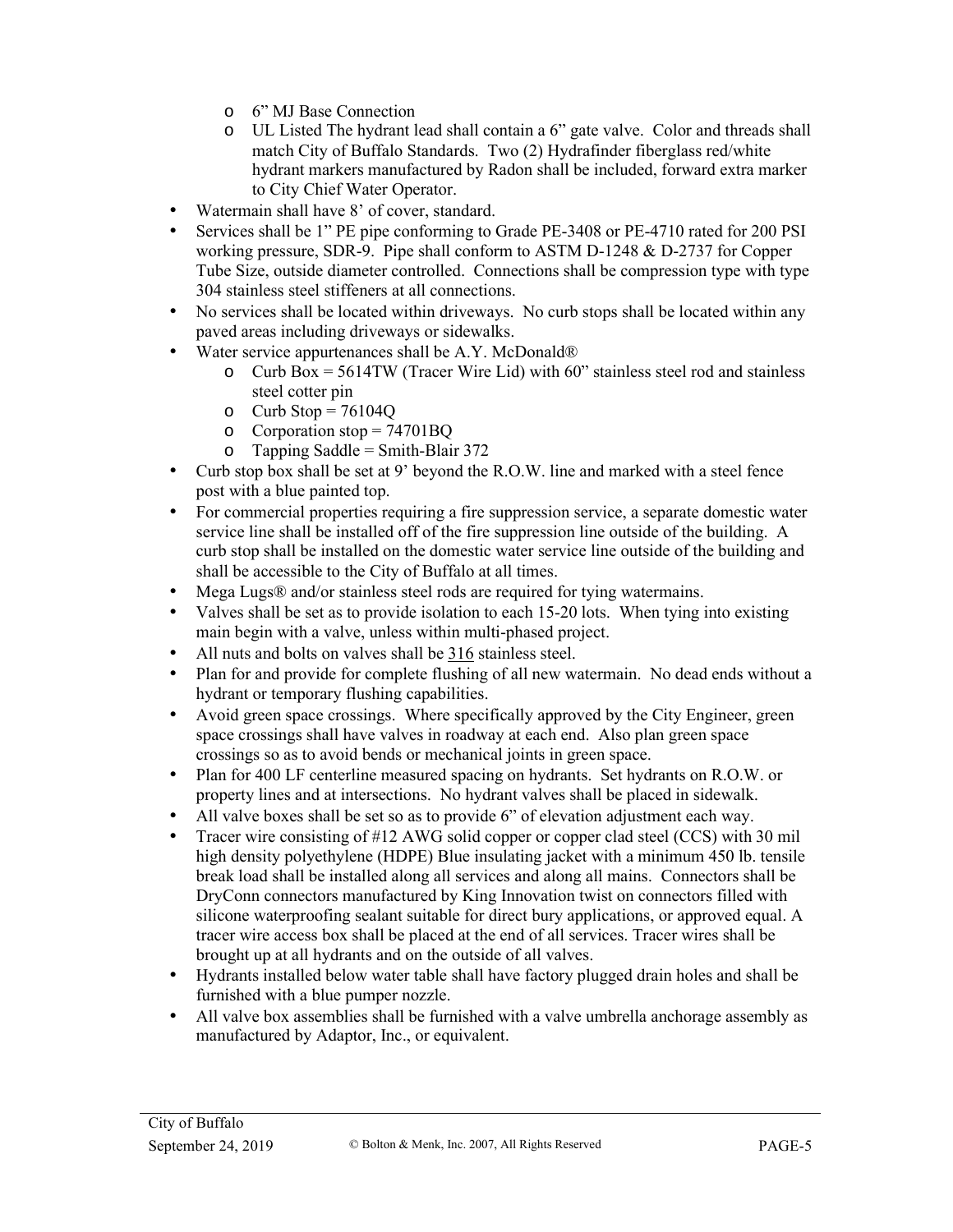- All fittings, restrained joint glands, valves and hydrants shall be coated with a 6-8 mil nominal thickness fusion bonded epoxy conforming to the requirements of ANSI/AWWA C550 and C116/A21.16.
- All fittings, valves, valve boxes, hydrants, and water service appurtenances shall be manufactured in the USA
- Two 6 oz. large sacrificial zinc anode caps shall be installed per each gland on every watermain fitting.
- All fittings shall be secured using Core-Blue-T-Bolts.
- All fittings, valves and hydrants shall be fully wrapped, taped and sealed with polyethylene encasement.

## **FIBER OPTIC**

- 2-inch conduit meeting the following requirements shall be installed along all streets behind the curb on both sides of the road. The conduit shall not be placed under sidewalks or trails.
	- o Install at 36-inch depth
	- o 2" Polyethylene with a minimum wall thickness of 0.218"
	- o Orange color throughout the wall thickness
	- o Smooth wall interior design
	- o Include tracer wire consisting of #8 AWG stranded copper with black THWN insulation on the outside of the conduit and bring to surface in a tracer wire access box at each intersection and every 400 feet
	- o Include a pull rope inside the duct consisting of nylon, round or flat tape design, rated for 1500 lb. pulling tension
	- o Mark all ends of duct with a locatable marker such as a tracer wire access box or metal post flush with the ground

## **STORM SEWER**

- RCP shall be used under all public roadways.
- HDPE shall be allowed in green space only.
- HDPE aprons will not be accepted. Galvanized metal or approved equal only.
- Storm sewer manhole castings shall be R-1733B-5001, labeled "Storm Sewer" with 2 concealed pickholes.
- Catch basin castings in roadway shall be bicycle safe. Curb inlet castings shall be R-3067V.
- Field catch basin casting shall be Neenah R-4342 or R-2561 castings.
- Riprap material shall be Granite.

## **STORM DRAINAGE PLAN**

- A storm water management plan shall be submitted showing that all of the following requirements have been met.
- Hydraulic calculations shall be based on a 10-year storm event using Atlas 14 rainfall intensities.
- Storm ponds shall be labeled with the bottom, NWL,  $HWL = 100$  year and overflow elevations.
- Public storm ponds should be contained within outlots dedicated to the City of Buffalo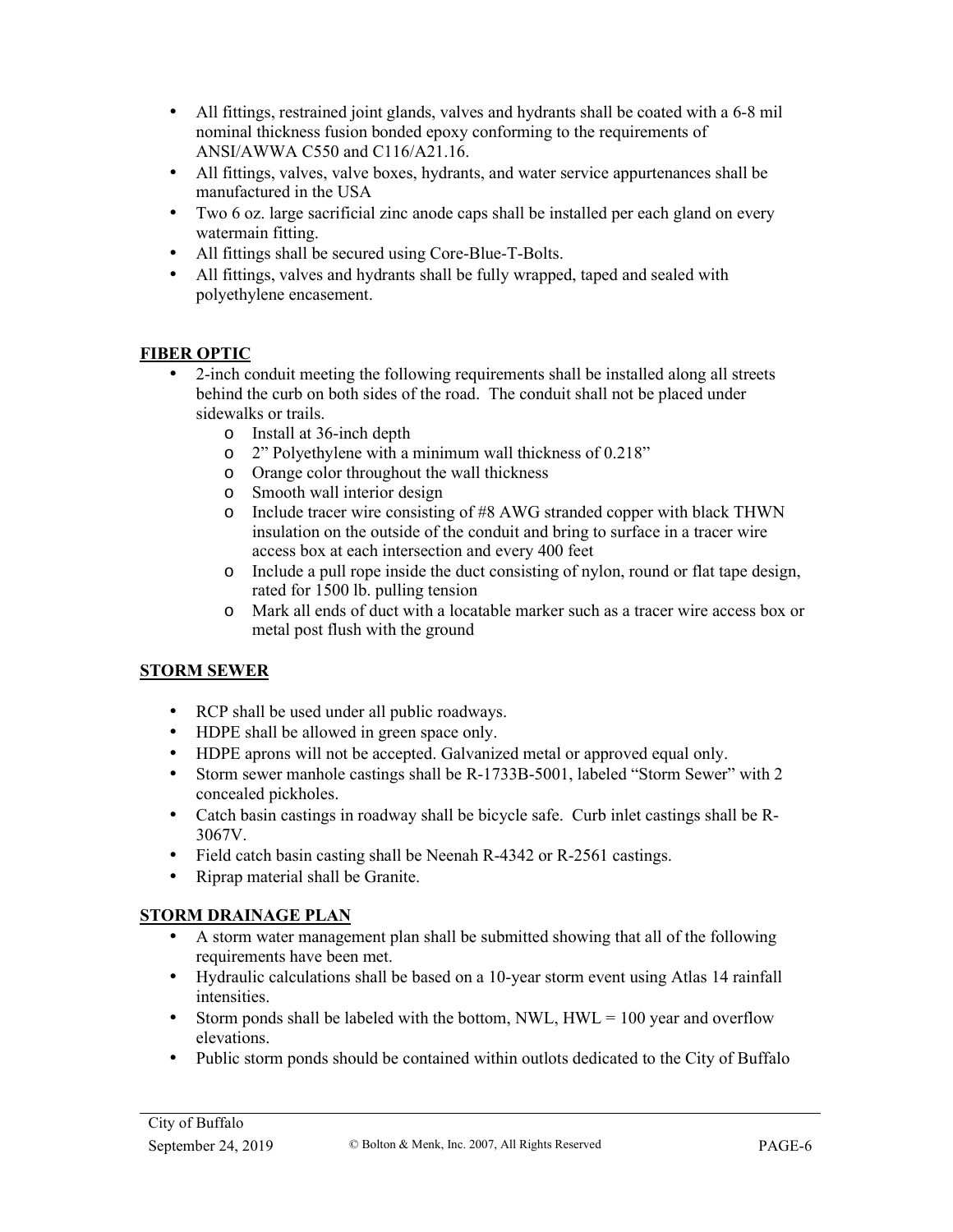- All storm sewer lines located outside of the road ROW shall be contained within a utility easement a minimum of 20-feet in width.
- Access must be provided to all storm sewer structures, flared end sections, pipes, and ponds. Access to public BMP's may be provided via drainage and utility easements such that gradients do not exceed 8.00%
- Model 2 year, 10 year, 100 year & 10-inch 24 hour rainfall events using Atlas 14 rainfall intensities. All developments shall be designed so that the rate of runoff is less than or equal to pre-development conditions for the 2 year, 10 year and 100 year events. The 10 inch rain event shall be used to show that no flooding of structures will occur during a 10-inch rain event.
- All ponds shall be sized according to MPCA criteria.
- All new developments shall be designed so that there is no net increase from pre-project conditions on an annual average basis for stormwater discharge volume (except where infiltration techniques are prohibited below), Total Suspended Solids (TSS) and Total Phosphorus (TP)
- All redevelopment projects shall be designed so that there is a net reduction from preproject conditions on an annual average basis for stormwater discharge volume (except where infiltration techniques are prohibited below), Total Suspended Solids (TSS) and Total Phosphorus (TP)
- Infiltration techniques shall be prohibited when the infiltration structural stormwater BMP will receive discharges from, or be constructed in areas:
	- a) Where industrial facilities are not authorized to infiltrate industrial stormwater under an NPDES/SDS Industrial Stormwater Permit issued by the Agency
	- b) Where vehicle fueling and maintenance occur
	- c) With less than three (3) feet of separation distance from the bottom of the infiltration system to the elevation of the seasonally saturated soils or the top of bedrock
	- d) Where high levels of contaminants in soil or groundwater will be mobilized by the infiltrating stormwater
- Unless a higher engineering review is completed to provide a functioning treatment system and prevent adverse impacts to groundwater, infiltration techniques shall be prohibited when the infiltration structural stormwater BMP will be constructed in areas:
	- a) With predominately Hydrologic Soil Group D (clay) soils
	- b) Within 1,000 feet up-gradient, or 100 feet down-gradient of active karst features
	- c) Within a Drinking Water Supply Management Area (DWSMA) as defined in Minn. R. 4720.5100, subp. 13
	- d) Where soil infiltration rates are more than 8.3 inches per hour
- For projects where site constraints limit the ability to provide the required control practices within the project boundary; the project may provide lesser volume control for that portion that cannot be treated within project boundaries. However, other volume reduction techniques other than infiltration (such as evapotranspiration, reuse/harvesting, conservation design, etc) must be implemented on site to the extent practical as determined by the City Engineer. Such projects may include:
	- a) Linear projects where reasonable effort has been made to obtain sufficient right-of-way to install required control practices and said efforts have been unsuccessful;
	- b) Sites were infiltration is prohibited;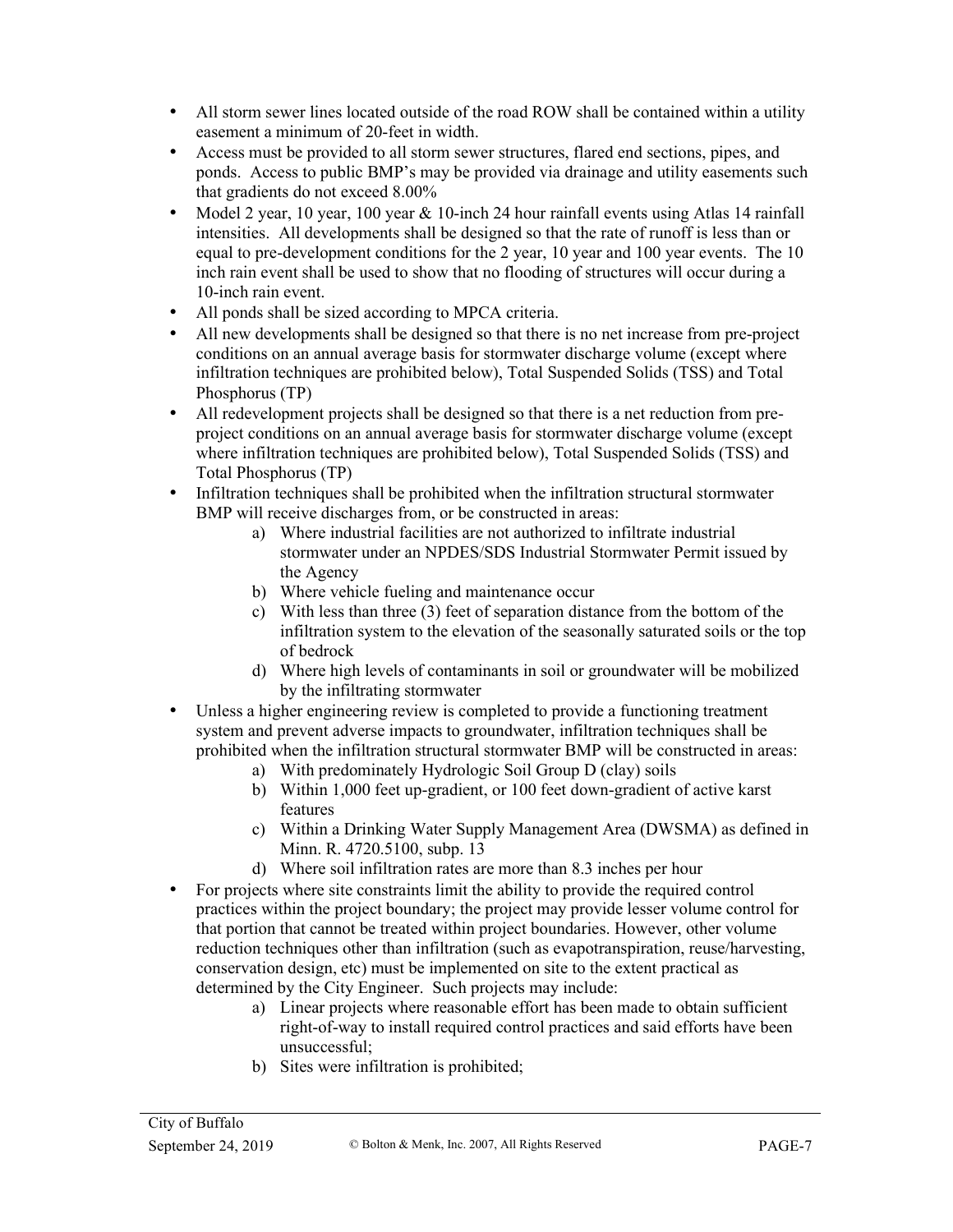- c) Other locations as determined by the City Engineer or designee.
- Projects that have made reasonable effort but been unable to fully meet TSS and TP requirements within the project limits may upon authorization by the City Engineer utilize the following methods in order of preference to meet that portion not met onsite (mitigation project):
	- a) Provide treatment that yields the same benefits in an offsite location to the same receiving water that receives runoff from the project site. If this is not feasible then;
	- b) Provide treatment that yields the same benefits in an offsite location within the same Minnesota Department of Natural Resources catchment area as the project site. If this is not feasible then;
	- c) Provide treatment that yields the same benefits in an offsite location within an adjacent Minnesota Department of Natural Resources catchment area upstream of the project site. If this is not feasible then;
	- d) Provide treatment that yields the same benefits at a site approved by the City.
- Mitigation projects must involve the creation of new structural stormwater BMPs or the retrofit of existing structural stormwater BMPs, or the use of a properly designed regional structural stormwater BMP.
- Routine maintenance of structural stormwater BMPs cannot be used to meet mitigation requirements authorized above
- Offsite mitigation authorized above shall be completed within 24-months of the begin of construction on the permitted site.
- Applicants shall provide documentation showing compliance with volume, TP and TSS requirements. Acceptable options shall be:
	- a) For Volume:
		- 1. Calculations shall be by a methodology listed in the MPCA Stormwater Manual or other method approved by the City Engineer or designee.
		- 2. For agricultural land subject to this section, the maximum runoff curve number (RCN) used in such calculations shall be 51 for Hydrologic Soil Group (HSG) A, 68 for hydrologic soil group B, 79 for HSG C, and 84 for HSG D.
		- 3. Heavily disturbed sites will be lowered one permeability class for hydrologic calculations. Lightly disturbed areas require no modification. Where practices have been implemented to restore soil structure to pre-developed conditions, no permeability class modification is required.
	- b) For TSS and TP:
		- 1. Calculations shall be done using the Minimal Impact Design Standards (MIDS) Calculator available on the MPCA website, or
		- 2. Other method approved by the City Engineer or designee.
- Where the City Engineer authorizes the construction of private stormwater management facilities, the applicant/developer shall designate the responsible party for inspection and maintenance of all private stormwater management facilities in an agreement to be recorded against the properties being developed. In addition, the agreement shall provide for:
	- a) Description of anticipated maintenance activities and frequency.
	- b) Access in perpetuity for inspection of the facilities by the City Engineer or designee.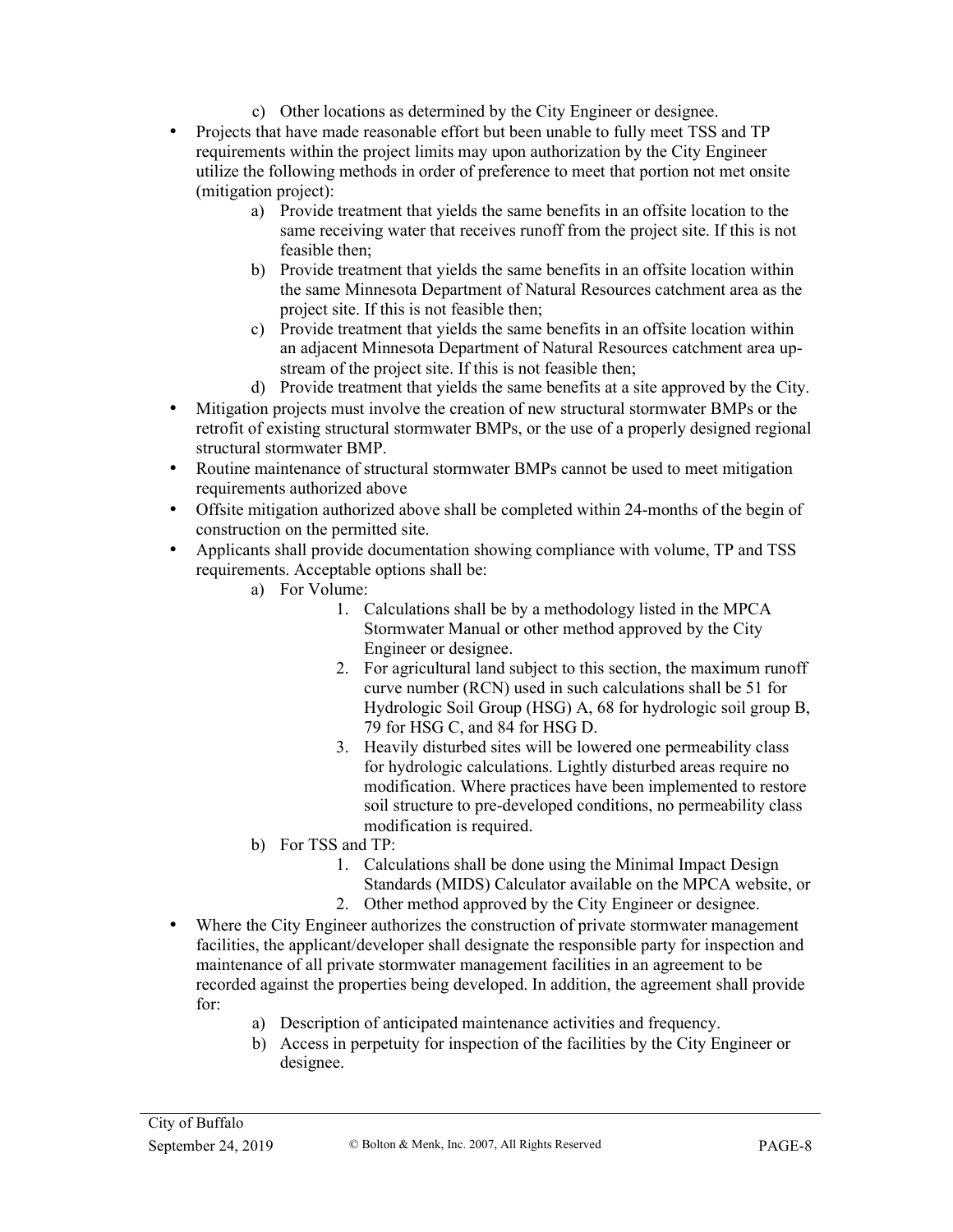- c) Access in perpetuity for maintenance of the facilities should the City Engineer or designee find that stormwater facility maintenance is required and upon written notice the property owners fail to take corrective action with the cost of such maintenance to be paid by the property owner.
- d) If the expense is not paid, the expense will be made a special assessment against the property concerned. The property owner waives any rights to appeal the special assessment.

### **STREETS**

- Street section design shall be for 9-ton on a collector and 7 ton on a local road based on the soils report.
- Through residential streets shall be 38-feet face to face. All other local residential streets shall be 32-feet face-to-face. All streets within commercial areas shall be 38 feet face to face. These widths are subject to the approval of the City Engineer.
- All cul-de-sacs shall have a minimum radius of 50 feet to face of curb.
- Crown of streets shall be a minimum of 2.5%.
- Wear course shall be placed after 1 freeze-thaw cycle.
- Standard curb shall be B618.
- Boulevards shall be graded to 2.00%.
- Islands in cul-de-sacs shall not be permitted.
- Sidewalks shall be located along one side of all streets; cul-de-sacs may be excluded if approved by the City Engineer. Sidewalks shall be 5" thick concrete and 5' wide with a 5' set back from the back of curb.
- Bike paths shall be 10' wide and set back 6' minimum from the back of curb.
- All manholes and gate valves covered by the base course shall be brought to grade immediately after the base course is placed. They shall be raised again just prior to the final lift of bituminous being placed.
- A Street Signage plan shall be included with all plans.
- All traffic signs including street name signs shall be installed by the developer in accordance with the city standards.
- Provide 100' of profile for existing streets proposed for extension.
- Roll tests shall be conducted on prepared subgrade prior to placing Select Granular Borrow and on prepared Class 5 aggregate base prior to paving bituminous base.
- Traffic control shall satisfy MN MUTCD Standards.
- 4" PVC perforated drain tile without geotextile sock shall be required in the subgrade under the back of curb on all streets. Granular material required for backfill shall conform to the requirements of MnDOT 3149H course filter aggregate.

#### **GRADING AND EROSION CONTROL**

- Low openings shall be at a minimum of 3' above the E.O.F and the 100 year H.W.L. of adjacent ponds and wetlands.
- Low floor elevations for homes shall be 3' above the ordinary high water level or the highest known water level whichever is greater of all adjacent ponds and wetlands.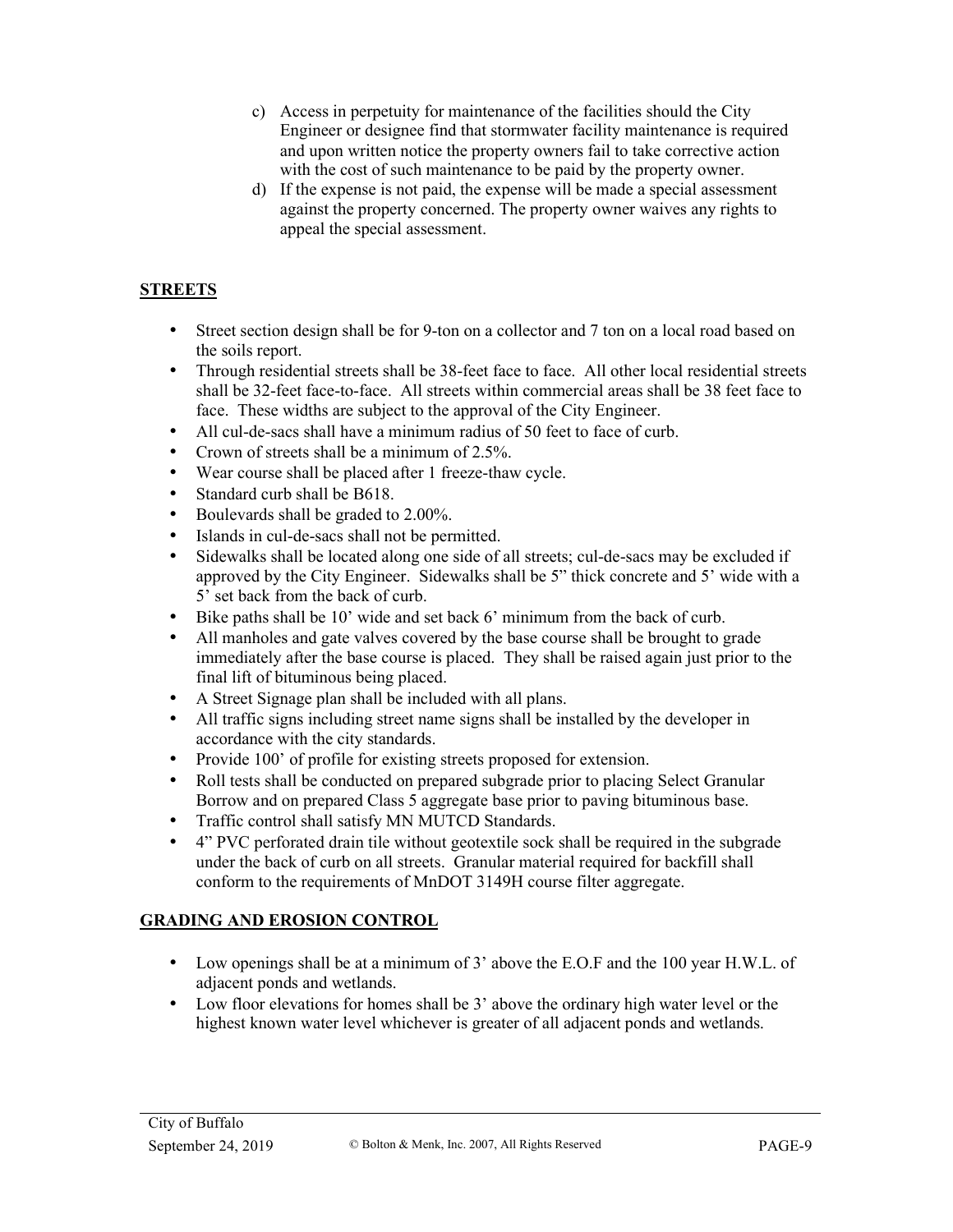- Any wetland mitigation required for the project must be permitted prior to final plan approval and plans for on-site mitigation must be contained in the submitted project plans and specifications.
- Erosion control shall be in place prior to the start of any work.
- Provide at least two bench marks for each project.
- Provide a SWPPP for each project meeting all requirements in the MPCA NPDES Construction Stormwater Permit. The SWPPP, including but not limited to the site plan portion of the SWPPP, must be kept up to date by the developer throughout the project. The site plans shall incorporate the following erosion and sediment controls and waste controls as described in the MPCA NPDES Construction Stormwater Permit for Construction Activity No. MN R100001:
	- a) BMPs to minimize erosion
	- b) BMPs to minimize the discharge of sediment and other pollutants
	- c) BMPs for dewatering activities
	- d) Site inspections and records of rainfall events
	- e) BMP maintenance
	- f) Management of solid and hazardous wastes on each project site
	- g) Final stabilization upon the completion of construction activity, including the use of perennial vegetative cover on all exposed soils or other equivalent means
	- h) Criteria for the use of temporary sediment basins
- Construct storm ponds or temporary ponds early in grading. Install erosion control blanket or bonded fiber matrix hydro-seeding from the NWL to the top of pond and along any channelized inflow or overflow routes. After ponds have been completed, seed with a temporary seed mix or native seed mix in the case of permanent ponds.
- The minimum overland drainage grade, including back yard swales, shall be 2.00%.
- All slopes 3:1 or steeper shall be seeded and covered with appropriate erosion control blanket.
- Emergency overflows shall be clearly noted on grading plan sheets and street utility plans. All EOF's shall be seeded, blanketed and protected with construction or silt fence so as to protect the finished grade during the home building process.
- Wetlands to be preserved shall be encircled with silt fence, prior to the start on any work.
- All wetlands shall have a vegetation buffer equal to the building setback as required by the zoning district and yard area in which the wetland is located, however, in no case shall the buffer zone be reduced to a distance of less than twenty (20) feet.
- Place 4' of sod behind back of curb after small utilities and sidewalk installation is complete.
- Rock entrance shall be installed for all new home construction sites.
- All erosion control shall be completed in accordance with the Minnesota Pollution Control Best Management Practices.
- All silt fence and erosion control shall be removed by the Developer after vegetation has been established and home construction is completed in that area.

### **OTHER**

• Portable Biffs are required at all home construction sites. Each individual home construction site shall have a biff for use by construction workers.

#### **PROJECT FINALIZATION**

• The City of Buffalo Standard Punch List form must be completed.